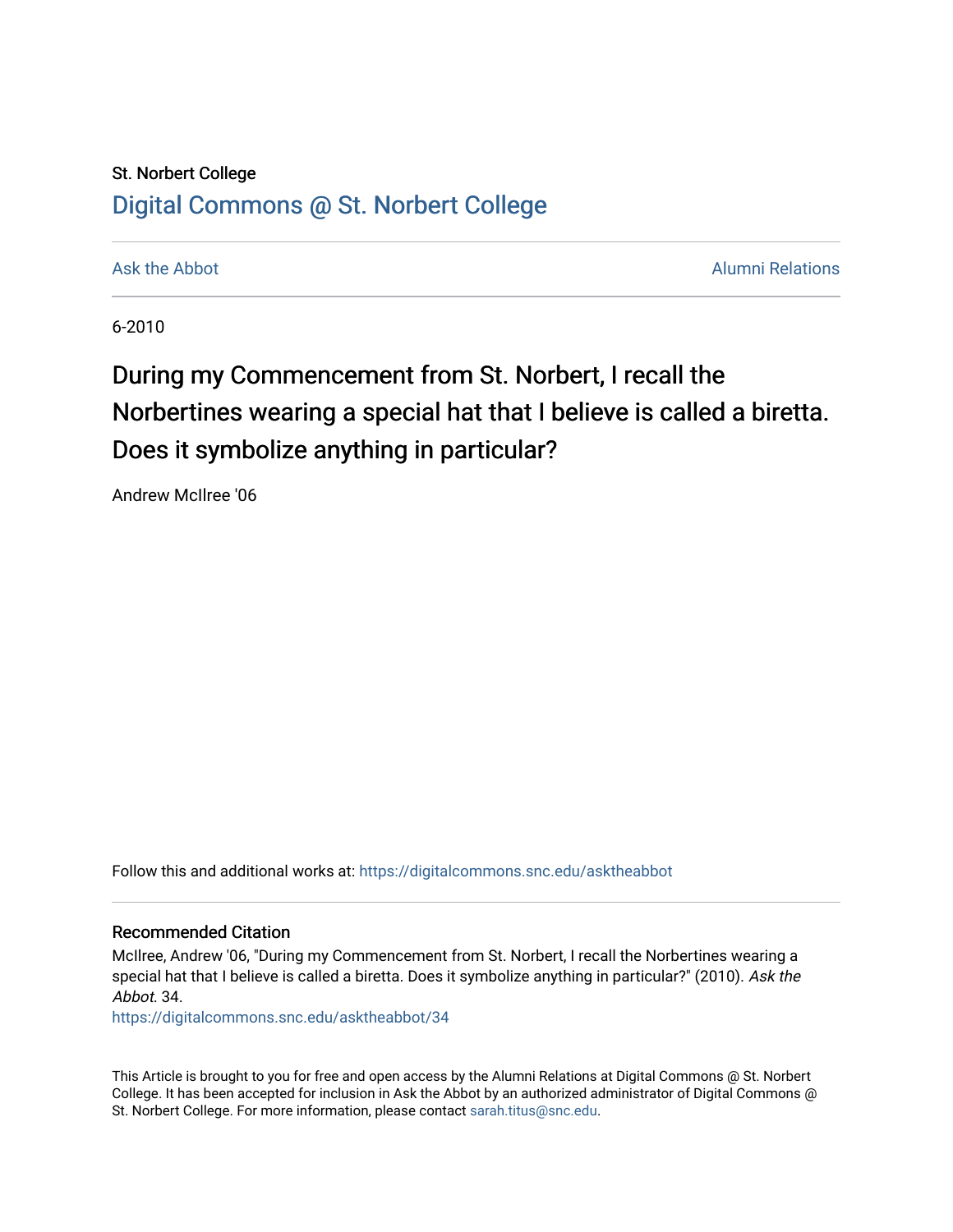

[Academics](https://www.snc.edu/academics) [Admission](https://www.snc.edu/admission) [Campus Life](https://www.snc.edu/campuslife) [Living Norbertine](https://www.snc.edu/livingnorbertine) [Athletics](https://www.snc.edu/athletics) [About](https://www.snc.edu/about)

Q

Giving

to SNC

 $\geq$  [Alumni](https://www.snc.edu/alumni/)  $\geq$  [Ask the Abbot](https://www.snc.edu/alumni/abbot/)  $\geq$  June 2010 A

## [Alumni](https://www.snc.edu/alumni/index.html)

[Events & Reunions](https://www.snc.edu/alumni/event/index.html) [Behind the Arch](https://www.snc.edu/alumni/event/behindthearch/) [Benefits and Services](https://www.snc.edu/alumni/benefits.html) [Get Involved](https://www.snc.edu/alumni/getinvolved.html) [Give to SNC](http://giving.snc.edu/) [Alumni Awards](https://www.snc.edu/alumni/awards/index.html) [Knight Lights](https://www.snc.edu/alumni/knightlights/index.html) [Alumni-Owned](https://www.snc.edu/alumni/directory/index.html) [Businesses Network](https://www.snc.edu/alumni/directory/index.html) [Alumni Board](https://www.snc.edu/alumni/alumniboard.html) [Student Alumni](https://www.snc.edu/alumni/saa.html) [Ambassadors](https://www.snc.edu/alumni/saa.html) [Staff](https://www.snc.edu/alumni/contactus.html)

# June 2010 Question:

Dear Abbot Pennings,

During my Commencement from St. Norbert, I recall the Norbertines wearing a special hat that I believe is called a biretta. Does it symbolize anything in particular?

Andrew McIlree '06

#### Answer:

My dearest Andrew,

Thank you kindly for your insightful question. I am always most pleased when an alumnus maintains an interest in Norbertine practices after leaving campus.

The hat to which you refer is indeed called a biretta. Its somewhat uncertain origins are rooted deep in the Middle Ages.

It is suspected that the biretta bears some connection to the medieval academic hat. That academic hat also happens to be a precursor to the modern mortarboard you wore during the Commencement in question!

The white birettas worn by my fellow Norbertines and me are unique to our order. The four ridges or "wings," as some refer to them, indicate our identity as canons regular – individuals living in community under the rule of St. Augustine.

We wear our birettas in a variety of public and liturgical settings. Traditionally, we don them for processions, including



### Ask the Abbot

As the founder of St. Norbert College, and having a prime seat in the center of campus throughout the years, I, Abbot Bernard Pennings, hold the answers to many of your burning questions about the college. [Submit Your Question](https://www.snc.edu/alumni/abbot/index.html)